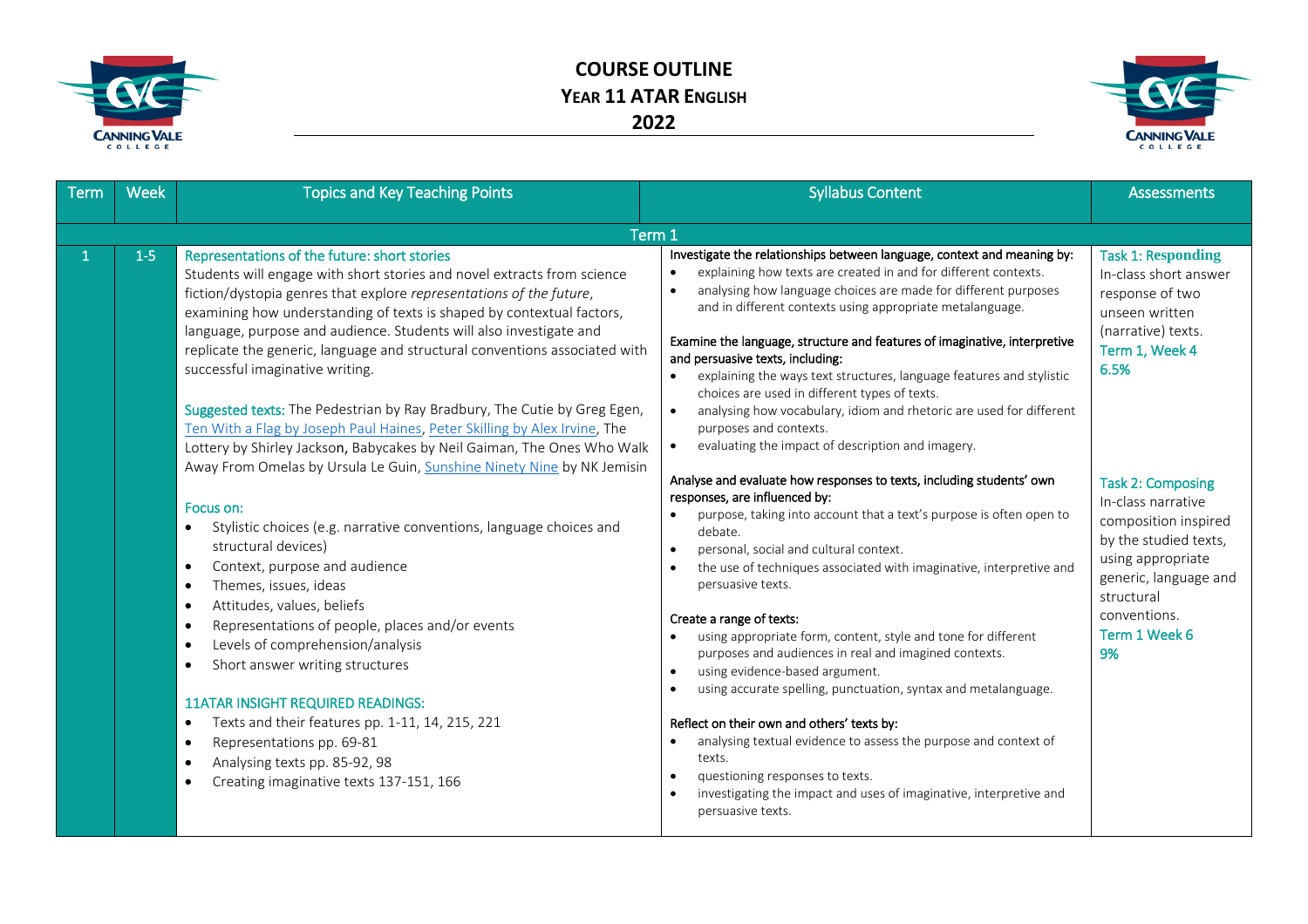



|  | $6 - 10$ | Representations of the future: multimodality (hybrid text)<br>Students will complete a study of a science fiction/dystopian graphic novel,<br>examining how the combination of written and visual elements influences<br>our responses to ideas, issues, and representations of the world and<br>human experience, making comparisons to prior studied texts.<br>Students will also analyse how the text is shaped by purpose, audience and<br>context.<br>Suggested texts: Fahrenheit 451 by Ray Bradbury and Tim Hamilton, V for<br>Vendetta by Alan Moore and David Lloyd, 1984 by George Orwell and Fido<br>Nesti, The Giver by Lois Lowry and Craig P Russell<br>Focus on:<br>Language features<br>Visual elements (mise en scene and composition)<br>Multimodal (modes of communication)<br>Tone/Mood<br>Genre (graphic novel)<br>Context, audience, purpose<br>Themes, issues, ideas<br>Attitudes, values, beliefs<br>Representations of people, places and/or events<br>Essay structures<br><b>11ATAR INSIGHT REQUIRED READINGS:</b><br>Graphic novels pp. 167-174<br>Context, purpose and audience pp. 19-32<br>Analysing language in multimodal texts pp. 95-97<br>Composing analytical responses pp. 109-131, 135-136 | Investigate the relationships between language, context and meaning by:<br>evaluating the choice of mode and medium in shaping the response<br>of audiences.<br>Examine the language, structure and features of imaginative, interpretive<br>and persuasive texts, including:<br>explaining the ways language features, text structures and<br>conventions communicate ideas and perspectives.<br>evaluating the impact of description and imagery.<br>$\bullet$<br>Analyse and evaluate how responses to texts, including students' own<br>responses, are influenced by:<br>purpose, taking into account that a text's purpose is often open to<br>debate.<br>personal, social and cultural context.<br>$\bullet$<br>the use of techniques associated with imaginative texts.<br>$\bullet$<br>Create a range of texts:<br>using appropriate form, content, style and tone for different<br>purposes and audiences in real and imagined contexts.<br>using strategies for planning, drafting, editing and proofreading.<br>$\bullet$<br>using accurate spelling, punctuation, syntax and metalanguage.<br>$\bullet$<br>Reflect on their own and others' texts by:<br>analysing textual evidence to assess the purpose and context of<br>$\bullet$<br>texts.<br>questioning responses to texts.<br>$\bullet$<br>investigating the impact and uses of imaginative, interpretive and<br>persuasive texts.<br>Compare texts in a variety of contexts, media and modes by:<br>explaining the relationship between purpose and context.<br>analysing the style and structure of texts. | <b>Task 3: Responding</b><br>In-class essay on the<br>studied graphic novel.<br>Term 1, Week 8<br>9%<br><b>Task 4: Composing</b><br>Take-home analytical<br>multimodal<br>presentation (vodcast)<br>on studied graphic<br>novel and/or short<br>story.<br>1-2 students per<br>presentation<br>Term 2, Week 1<br>(presentations begin<br>from first session of the<br>week).<br>6% |
|--|----------|----------------------------------------------------------------------------------------------------------------------------------------------------------------------------------------------------------------------------------------------------------------------------------------------------------------------------------------------------------------------------------------------------------------------------------------------------------------------------------------------------------------------------------------------------------------------------------------------------------------------------------------------------------------------------------------------------------------------------------------------------------------------------------------------------------------------------------------------------------------------------------------------------------------------------------------------------------------------------------------------------------------------------------------------------------------------------------------------------------------------------------------------------------------------------------------------------------------------------------|----------------------------------------------------------------------------------------------------------------------------------------------------------------------------------------------------------------------------------------------------------------------------------------------------------------------------------------------------------------------------------------------------------------------------------------------------------------------------------------------------------------------------------------------------------------------------------------------------------------------------------------------------------------------------------------------------------------------------------------------------------------------------------------------------------------------------------------------------------------------------------------------------------------------------------------------------------------------------------------------------------------------------------------------------------------------------------------------------------------------------------------------------------------------------------------------------------------------------------------------------------------------------------------------------------------------------------------------------------------------------------------------------------------------------------------------------------------------------------------------------------------------------------------------------------------------------------|-----------------------------------------------------------------------------------------------------------------------------------------------------------------------------------------------------------------------------------------------------------------------------------------------------------------------------------------------------------------------------------|
|--|----------|----------------------------------------------------------------------------------------------------------------------------------------------------------------------------------------------------------------------------------------------------------------------------------------------------------------------------------------------------------------------------------------------------------------------------------------------------------------------------------------------------------------------------------------------------------------------------------------------------------------------------------------------------------------------------------------------------------------------------------------------------------------------------------------------------------------------------------------------------------------------------------------------------------------------------------------------------------------------------------------------------------------------------------------------------------------------------------------------------------------------------------------------------------------------------------------------------------------------------------|----------------------------------------------------------------------------------------------------------------------------------------------------------------------------------------------------------------------------------------------------------------------------------------------------------------------------------------------------------------------------------------------------------------------------------------------------------------------------------------------------------------------------------------------------------------------------------------------------------------------------------------------------------------------------------------------------------------------------------------------------------------------------------------------------------------------------------------------------------------------------------------------------------------------------------------------------------------------------------------------------------------------------------------------------------------------------------------------------------------------------------------------------------------------------------------------------------------------------------------------------------------------------------------------------------------------------------------------------------------------------------------------------------------------------------------------------------------------------------------------------------------------------------------------------------------------------------|-----------------------------------------------------------------------------------------------------------------------------------------------------------------------------------------------------------------------------------------------------------------------------------------------------------------------------------------------------------------------------------|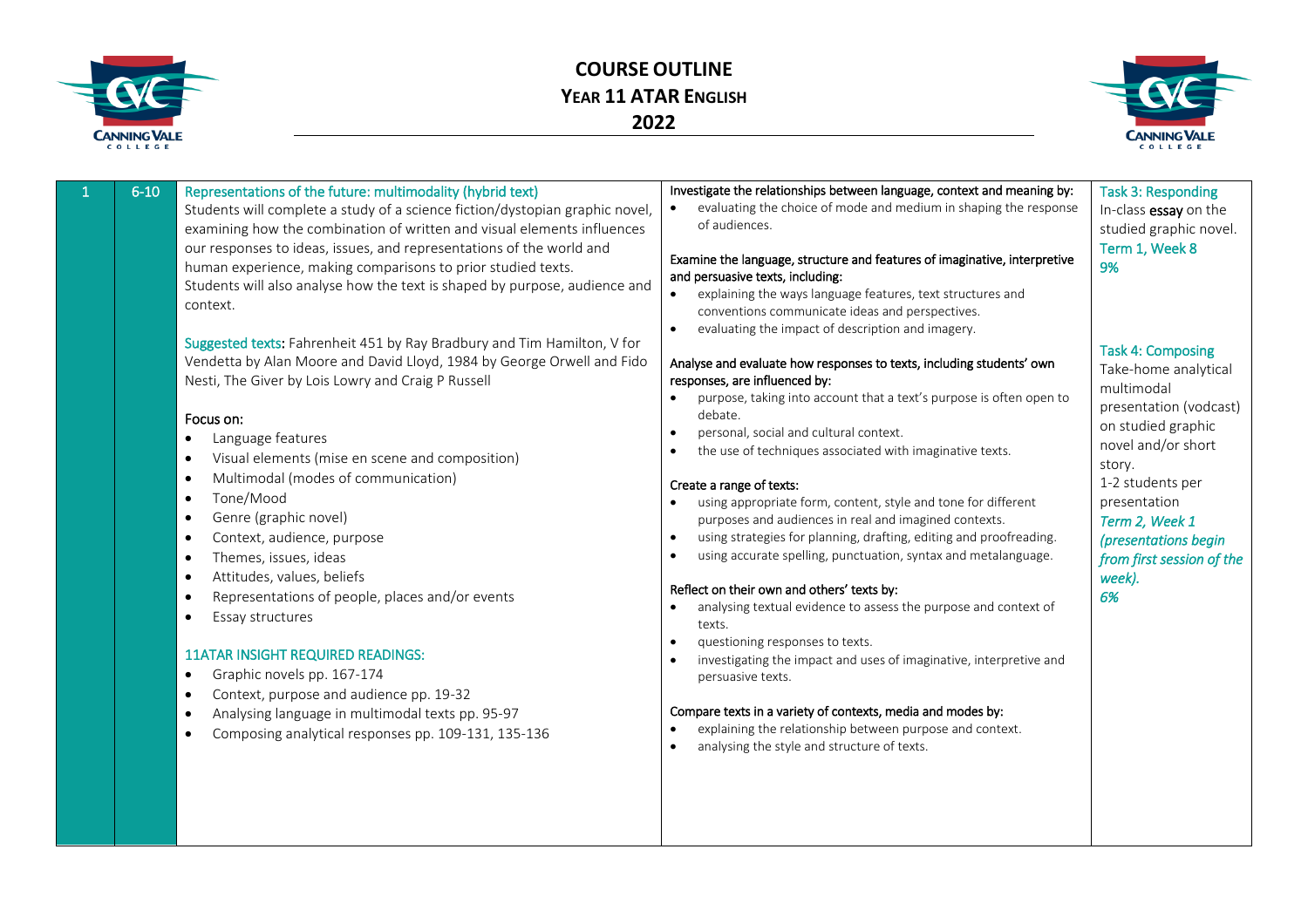



| Term <sub>2</sub> |                                                                                                                                                                                                                                                                                                                                                                                                                                                                                                                                                                                                                                                                                                                                                                                                                                                                                                                                                                                                                                                                                                                                                                                                                                                                                                                                                                                                                                                                                                                    |                                                                                                                                                                                                                                                                                                                                                                                                                                                                                                                                                                                                                                                                                                                                                                                                                                                                                                                                                                                                                                                                                                                                                                                                                                                                                                                                                                                                                  |                                                                                                                                                                                    |  |
|-------------------|--------------------------------------------------------------------------------------------------------------------------------------------------------------------------------------------------------------------------------------------------------------------------------------------------------------------------------------------------------------------------------------------------------------------------------------------------------------------------------------------------------------------------------------------------------------------------------------------------------------------------------------------------------------------------------------------------------------------------------------------------------------------------------------------------------------------------------------------------------------------------------------------------------------------------------------------------------------------------------------------------------------------------------------------------------------------------------------------------------------------------------------------------------------------------------------------------------------------------------------------------------------------------------------------------------------------------------------------------------------------------------------------------------------------------------------------------------------------------------------------------------------------|------------------------------------------------------------------------------------------------------------------------------------------------------------------------------------------------------------------------------------------------------------------------------------------------------------------------------------------------------------------------------------------------------------------------------------------------------------------------------------------------------------------------------------------------------------------------------------------------------------------------------------------------------------------------------------------------------------------------------------------------------------------------------------------------------------------------------------------------------------------------------------------------------------------------------------------------------------------------------------------------------------------------------------------------------------------------------------------------------------------------------------------------------------------------------------------------------------------------------------------------------------------------------------------------------------------------------------------------------------------------------------------------------------------|------------------------------------------------------------------------------------------------------------------------------------------------------------------------------------|--|
| $1 - 5$           | Representations of the future: novel and short film study<br>*novel must be read prior to the start of Term 2<br>Students will study a dystopian/science fiction novel and related short<br>film with a focus on how the world and human experience is<br>represented, and how values, attitudes and beliefs are shaped by<br>language, audience and context. Students will also investigate<br>similarities and differences between the texts.<br>Suggested texts (novels): Hive (AJ Betts), Carousel (Brendan Ritchie),<br>1984 (Orwell), Klara and the Sun (Kazuo Ishiguro)<br>Suggested texts (short films): Suggested texts: Blackmirror series<br>(Nosedive, San Junipero, Hated in the Nation), Love Death and Robots<br>Series (Automated Customer Service, Three Robots, Pop Squad,<br>Beyond the Aquila Rift), Dust - Youtube short films.<br>Focus on:<br>Stylistic choices (e.g. generic conventions, narrative conventions,<br>$\bullet$<br>filmic conventions, language devices and structural devices)<br>Context, purpose and audience<br>$\bullet$<br>Attitudes, values and beliefs<br>$\bullet$<br>Themes, issues and ideas<br>$\bullet$<br>Representations of people, places and/or events<br>$\bullet$<br>Imaginative writing<br>$\bullet$<br>Essay writing structures<br>$\bullet$<br>Comparison<br><b>11ATAR INSIGHT REQUIRED READINGS:</b><br>Attitudes and values pp. 51-60<br>$\bullet$<br>Analysing texts pp. 99-100, 106<br>$\bullet$<br>Appendix 1 and 2 pp. 218-220, 224<br>$\bullet$ | Investigate the relationships between language, context and meaning by:<br>evaluating the choice of mode and medium in shaping the response of<br>audiences.<br>Examine the language, structure and features of imaginative, interpretive and<br>persuasive texts, including:<br>explaining the ways language features, text structures and conventions<br>communicate ideas and perspectives.<br>evaluating the impact of description and imagery.<br>Analyse and evaluate how responses to texts, including students' own<br>responses, are influenced by:<br>purpose, taking into account that a text's purpose is often open to<br>debate.<br>personal, social and cultural context.<br>$\bullet$<br>the use of techniques associated with imaginative texts.<br>$\bullet$<br>Create a range of texts:<br>using appropriate form, content, style and tone for different purposes<br>$\bullet$<br>and audiences in real and imagined contexts.<br>using strategies for planning, drafting, editing and proofreading.<br>$\bullet$<br>using accurate spelling, punctuation, syntax and metalanguage.<br>$\bullet$<br>Reflect on their own and others' texts by:<br>analysing textual evidence to assess the purpose and context of texts.<br>$\bullet$<br>questioning responses to texts.<br>$\bullet$<br>investigating the impact and uses of imaginative, interpretive and<br>$\bullet$<br>persuasive texts. | <b>Task 5: Responding</b><br>In-class essay on the<br>studied novel and<br>short film. One of the<br>question choices will<br>be a comparison<br>question.<br>Term 2, Week 5<br>6% |  |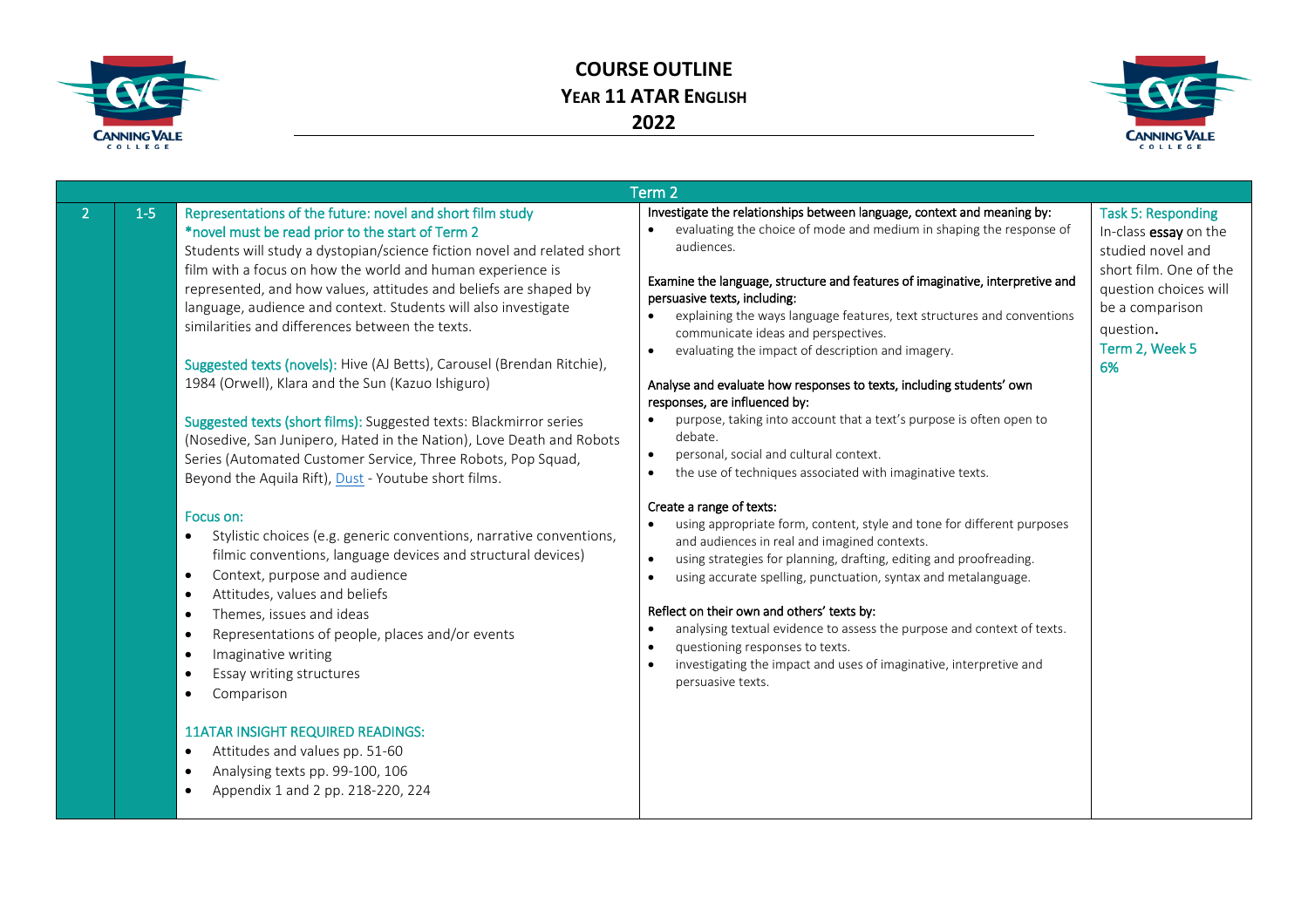

**COURSE OUTLINE YEAR 11 ATAR ENGLISH 2022**



| 6           | Revision of Semester One in preparation for exams.<br>Students will consolidate their understanding by creating graphic<br>organisers of studied texts and writing practice responses. Students will<br>also revisit analysis of unseen texts for short answer responses.<br><b>11ATAR INSIGHT REQUIRED READINGS:</b><br>The Exam: 207-214<br>$\bullet$<br>Appendix 1 and 2 pp. 215-232                                                                                                                                                                                                                                               |                                                                                                                                                                                                                                                                                                                                                                                                                                                                                                                                                                          | <b>Assessment Free Week</b>                                                                                                                                                                                                                 |
|-------------|---------------------------------------------------------------------------------------------------------------------------------------------------------------------------------------------------------------------------------------------------------------------------------------------------------------------------------------------------------------------------------------------------------------------------------------------------------------------------------------------------------------------------------------------------------------------------------------------------------------------------------------|--------------------------------------------------------------------------------------------------------------------------------------------------------------------------------------------------------------------------------------------------------------------------------------------------------------------------------------------------------------------------------------------------------------------------------------------------------------------------------------------------------------------------------------------------------------------------|---------------------------------------------------------------------------------------------------------------------------------------------------------------------------------------------------------------------------------------------|
| $7 - 8$     | <b>Semester One Exam</b>                                                                                                                                                                                                                                                                                                                                                                                                                                                                                                                                                                                                              |                                                                                                                                                                                                                                                                                                                                                                                                                                                                                                                                                                          | Task 6: Exam<br>Three-hour exam;<br>comprehending,<br>responding and<br>composing.<br>Term 2 Weeks 8-9<br>15%                                                                                                                               |
| 9           | Review of Semester One exam performance<br>Students will review their performance in the semester one exams.<br>Teachers will work closely with students as they unpack the exam,<br>carefully working their way through the marker's report, good answers<br>and rewriting sections of the exam as part of their study.                                                                                                                                                                                                                                                                                                              |                                                                                                                                                                                                                                                                                                                                                                                                                                                                                                                                                                          |                                                                                                                                                                                                                                             |
|             |                                                                                                                                                                                                                                                                                                                                                                                                                                                                                                                                                                                                                                       | Term <sub>3</sub>                                                                                                                                                                                                                                                                                                                                                                                                                                                                                                                                                        |                                                                                                                                                                                                                                             |
| 10<br>$1-4$ | Representations of voices: interpretive text/s study<br>Students will read extracts from interpretive anthologies that give voice<br>to marginalised groups, analysing how voice is shaped via language,<br>context, audience and purpose. Students will make connections<br>between their own experiences and the experiences of others,<br>examining how values, attitudes and cultural beliefs are represented.<br>Suggested texts: Growing Up Asian in Australia, Growing Up Aboriginal<br>in Australia, Growing Up Arab in Australia, Growing up African in<br>Australia, Growing up Queer in Australia, Dark Dreams: Australian | Compare texts in a variety of contexts, media and modes by:<br>explaining the relationship between purpose and context.<br>analysing the style and structure of texts.<br>Investigate the representation of ideas, attitudes and voices in texts, including:<br>analysing the ways language features, text structures and stylistic<br>choices shape perspectives and interpretations.<br>evaluating the effects of rhetorical devices.<br>$\bullet$<br>analysing how attitude and mood are shaped.<br>Analyse and evaluate how and why responses to texts vary through: | <b>Task 7: Composing</b><br>Take-home<br>multimodal<br>composition of an<br>interpretive text<br>sustaining, voice, tone<br>and style; paired with<br>a photo essay.<br>Set: Term 2, week 10<br>Due: Term 3, Week 2<br>(presentations begin |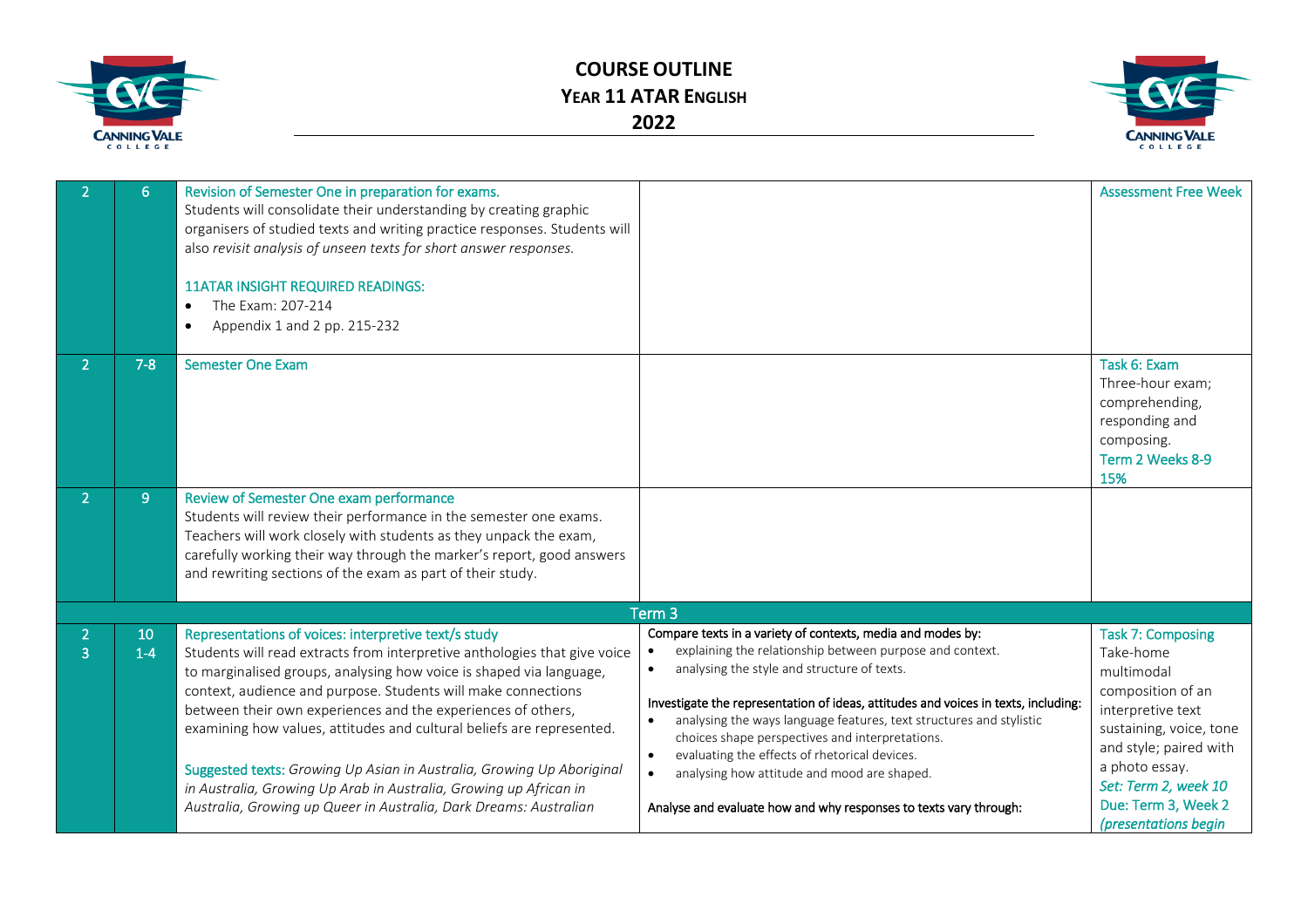

## **COURSE OUTLINE YEAR 11 ATAR ENGLISH 2022**



|                |       | Refugee Stories edited by Sonja Dechian, Australian Day by Stan Grant,<br>Dark Emu by Bruce Pascoe<br>Focus on:<br>Voice/s<br>$\bullet$<br>Perspective<br>Interpretive text conventions<br>$\bullet$<br>Context, purpose and audience<br>$\bullet$<br>Attitudes, values and beliefs<br>$\bullet$<br>Themes, issues and ideas<br>Tone and mood<br>Interpretive writing language features and structures<br>$\bullet$<br><b>11ATAR INSIGHT REQUIRED READINGS:</b><br>Attitudes and values in interpretive texts pp. 64-65<br>Analysing texts pp. 105<br>$\bullet$                                                                                                    | the impact of language and structural choices on shaping own and<br>others' interpretations.<br>the ways ideas, attitudes and voices are represented.<br>the interplay between imaginative, interpretive and persuasive<br>techniques.<br>analysing changing responses to texts over time and in different cultural<br>contexts.<br>Create a range of texts:<br>experimenting with text structures, language features and multimodal<br>devices.<br>developing and sustaining voice, tone and style.<br>selecting and applying appropriate textual evidence to support<br>arguments.<br>using strategies for planning, drafting, editing and proofreading.<br>using accurate spelling, punctuation, syntax and metalanguage.<br>using appropriate quotation and referencing protocols.<br>Reflect on their own and others' texts by:<br>analysing the values and attitudes expressed in texts.<br>evaluating the effectiveness of texts in representing ideas, attitudes and<br>voices.<br>critically examining how and why texts position readers and viewers. | from first session of the<br>week).<br>6%<br><b>Task 8: Responding</b><br>In-class short answer<br>response to three<br>unseen texts.<br>Term 3, Week 5<br>6.5%                    |
|----------------|-------|--------------------------------------------------------------------------------------------------------------------------------------------------------------------------------------------------------------------------------------------------------------------------------------------------------------------------------------------------------------------------------------------------------------------------------------------------------------------------------------------------------------------------------------------------------------------------------------------------------------------------------------------------------------------|-----------------------------------------------------------------------------------------------------------------------------------------------------------------------------------------------------------------------------------------------------------------------------------------------------------------------------------------------------------------------------------------------------------------------------------------------------------------------------------------------------------------------------------------------------------------------------------------------------------------------------------------------------------------------------------------------------------------------------------------------------------------------------------------------------------------------------------------------------------------------------------------------------------------------------------------------------------------------------------------------------------------------------------------------------------------|------------------------------------------------------------------------------------------------------------------------------------------------------------------------------------|
| $\overline{3}$ | $7-9$ | Representation of social issues: fiction and non-fiction<br>Students will investigate a social issue, and replicate the generic,<br>language and structural conventions associated with successful<br>imaginative, interpretive and persuasive writing. Students will examine<br>and experiment with the effect of stylistic choices and the ways in<br>which these choices position audiences for particular purposes,<br>revealing and/or shaping attitudes, values and perspectives.<br><b>11ATAR INSIGHT REQUIRED READINGS:</b><br>Creating persuasive and interpretive texts pp. 152-164<br>$\bullet$<br>Case study 2: Travel Writing pp.187-203<br>$\bullet$ | Create a range of texts:<br>experimenting with text structures, language features and multimodal<br>devices.<br>developing and sustaining voice, tone and style.<br>selecting and applying appropriate textual evidence to support<br>arguments.<br>using strategies for planning, drafting, editing and proofreading.<br>using accurate spelling, punctuation, syntax and metalanguage.<br>using appropriate quotation and referencing protocols.<br>Reflect on their own and others' texts by:<br>analysing the values and attitudes expressed in texts.<br>evaluating the effectiveness of texts in representing ideas, attitudes and<br>voices.<br>critically examining how and why texts position readers and viewers.                                                                                                                                                                                                                                                                                                                                     | <b>Task 9: Composing</b><br>In-class composition of<br>two different texts<br>forms on the same<br>event, place or issue<br>from different<br>perspectives.<br>Term 3 Week 9<br>9% |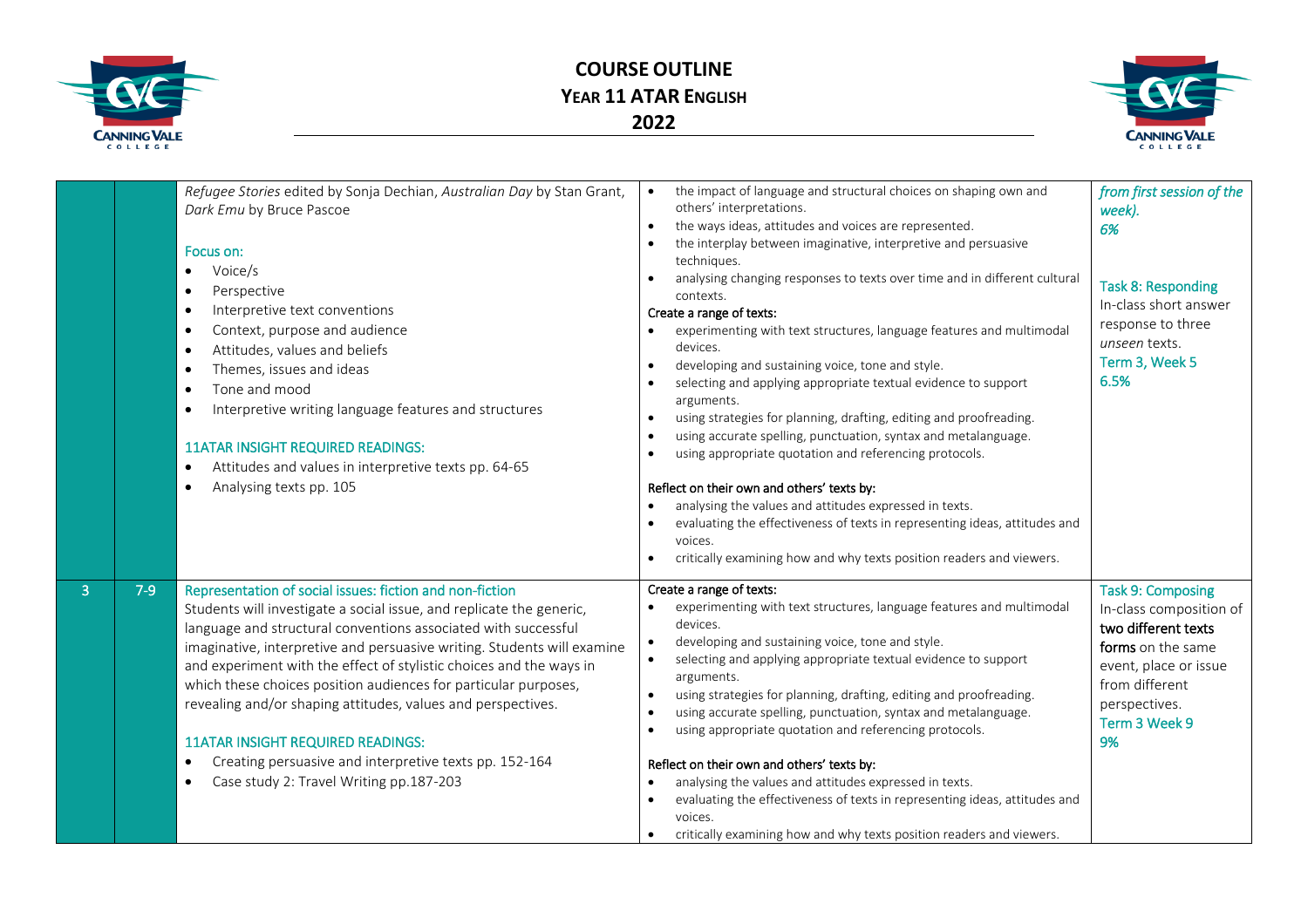



|   |               |                                                                                                                                                                                                                                                                                                                                                                                                                                                                                                                                                                                                                                                                                                                                                                                                                                                                                              | Term <sub>4</sub>                                                                                                                                                                                                                                                                                                                                                                                                                                                                                                                                                                                                                                                                                                                                                                                                                                                                                                                                                                                                                                                                                             |                                                                                                                             |
|---|---------------|----------------------------------------------------------------------------------------------------------------------------------------------------------------------------------------------------------------------------------------------------------------------------------------------------------------------------------------------------------------------------------------------------------------------------------------------------------------------------------------------------------------------------------------------------------------------------------------------------------------------------------------------------------------------------------------------------------------------------------------------------------------------------------------------------------------------------------------------------------------------------------------------|---------------------------------------------------------------------------------------------------------------------------------------------------------------------------------------------------------------------------------------------------------------------------------------------------------------------------------------------------------------------------------------------------------------------------------------------------------------------------------------------------------------------------------------------------------------------------------------------------------------------------------------------------------------------------------------------------------------------------------------------------------------------------------------------------------------------------------------------------------------------------------------------------------------------------------------------------------------------------------------------------------------------------------------------------------------------------------------------------------------|-----------------------------------------------------------------------------------------------------------------------------|
| 3 | 10<br>$1 - 4$ | Representation of world events: documentary study<br>Through a study of rhetoric and multimodal/documentary conventions,<br>students will consider how a documentary and additional supporting<br>text/s represent the world and human experience, focusing on<br>analysing the representation of ideas, attitudes, perspectives and<br>voices in a variety of contexts, media and modes.<br>Focus on:<br>Voice<br>$\bullet$<br>Perspective<br>Generic conventions (documentary; multimodal)<br>$\bullet$<br>Rhetorical devices (stylistic and argumentative)<br>$\bullet$<br>Context, purpose and audience<br>$\bullet$<br>Attitudes, values and beliefs<br>$\bullet$<br>Themes, issues and ideas<br>$\bullet$<br>Audience, purpose and context<br>$\bullet$<br><b>11ATAR INSIGHT REQUIRED READINGS:</b><br>Voice 37-46<br>$\bullet$<br>Appendix 1 and 2 pp. 216-217, 225, 230<br>$\bullet$ | Investigate the relationships between language, context and meaning by:<br>explaining how texts are created in and for different contexts.<br>analysing how language choices are made for different purposes and in<br>different contexts using appropriate metalanguage.<br>Examine the language, structure and features of imaginative, interpretive and<br>persuasive texts, including;<br>explaining the ways language features, text structures and conventions<br>communicate ideas and perspectives.<br>explaining the ways text structures, language features and stylistic<br>$\bullet$<br>choices are used in different types of texts.<br>analysing how vocabulary, idiom and rhetoric are used for different<br>$\bullet$<br>purposes and contexts.<br>Analyse and evaluate how responses to texts, including students' own<br>responses, are influenced by;<br>purpose, taking into account that a text's purpose is often open to<br>debate.<br>personal, social and cultural context.<br>$\bullet$<br>the use of techniques associated with imaginative, interpretive and<br>persuasive texts. | Task 10: Responding<br>In-class essay response<br>on studied<br>documentary and<br>supporting texts.<br>Term 4 Week 4<br>9% |
|   | 5.            | Revision of Semester Two in preparation for exams<br>Students will consolidate their understanding by creating graphic<br>organisers of studied texts and writing practice responses.<br><b>11ATAR INSIGHT REQUIRED READINGS:</b><br>The Exam: 207-214<br>$\bullet$<br>Appendix 1 and 2 pp. 215-232<br>$\bullet$                                                                                                                                                                                                                                                                                                                                                                                                                                                                                                                                                                             |                                                                                                                                                                                                                                                                                                                                                                                                                                                                                                                                                                                                                                                                                                                                                                                                                                                                                                                                                                                                                                                                                                               | <b>Assessment Free Week</b>                                                                                                 |
|   | $6 - 7$       | <b>Semester Two Exam</b>                                                                                                                                                                                                                                                                                                                                                                                                                                                                                                                                                                                                                                                                                                                                                                                                                                                                     |                                                                                                                                                                                                                                                                                                                                                                                                                                                                                                                                                                                                                                                                                                                                                                                                                                                                                                                                                                                                                                                                                                               | Task 11: Exam<br>Three-hour exam;<br>comprehending,                                                                         |